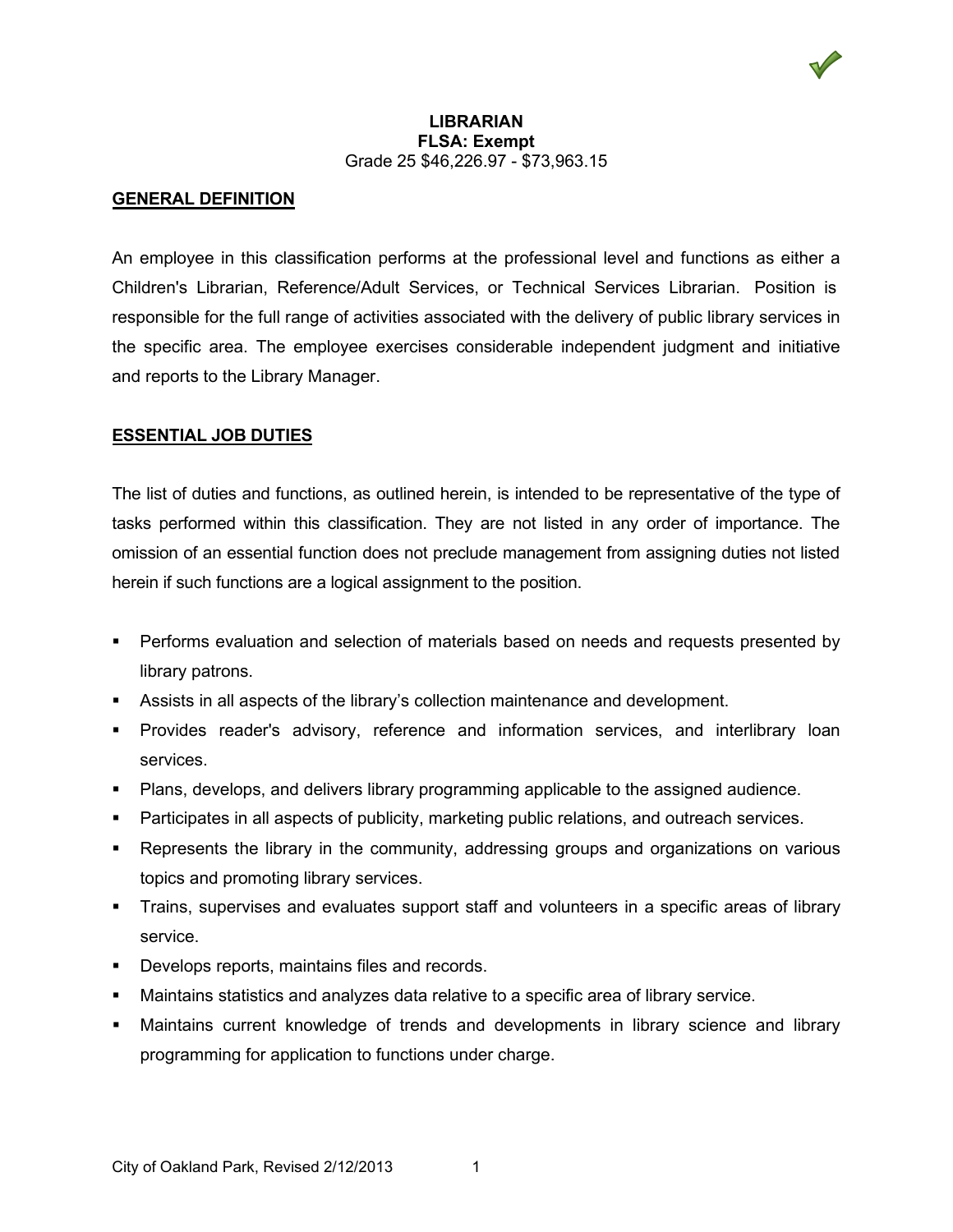- Performs evaluation of donated materials to ensure physical integrity; identifies resources that are damaged, obsolete or otherwise in need of repair or disposal.
- Evaluates condition of existing materials and resources; selects replacements for purchasing to ensure the continued maintenance and size of the overall collection.
- Supervises staff engaged in the receipt, inventory, cataloguing, indexing, and processing of library acquisitions.
- **If Identifies unique cataloguing issues and determines and establishes policy for future** occurrences of same.
- Locates bibliographic records in situations where no standard records are available within the existing database resources.
- Creates original or complex-copy catalog records of unusual titles so that records are made available.
- **Inventories processing supplies to ensure and maintain adequate stock levels; initiates** purchasing as required.
- Assists in all aspects of the library's patron services as needed including locating materials, checking out materials, and providing technical computer support.
- Requires regular attendance to scheduled work shifts.

# **KNOWLEDGE, SKILLS & ABILITIES**

- Substantial knowledge of the principles and practices applied to the organization, management, and administration of municipal library services and library programming, and processing, cataloguing, and indexing library materials.
- Substantial knowledge of the objectives and ideals of public library services, including a thorough understanding of activities applicable to a demographically and culturally diverse community.
- Substantial knowledge of the body of available and current information resources applicable to the department's functions for technical research and patron assistance purposes.
- Considerable knowledge of modern office practices, with emphasis on computer literacy, word processing, spreadsheet applications, and electronic records and file management.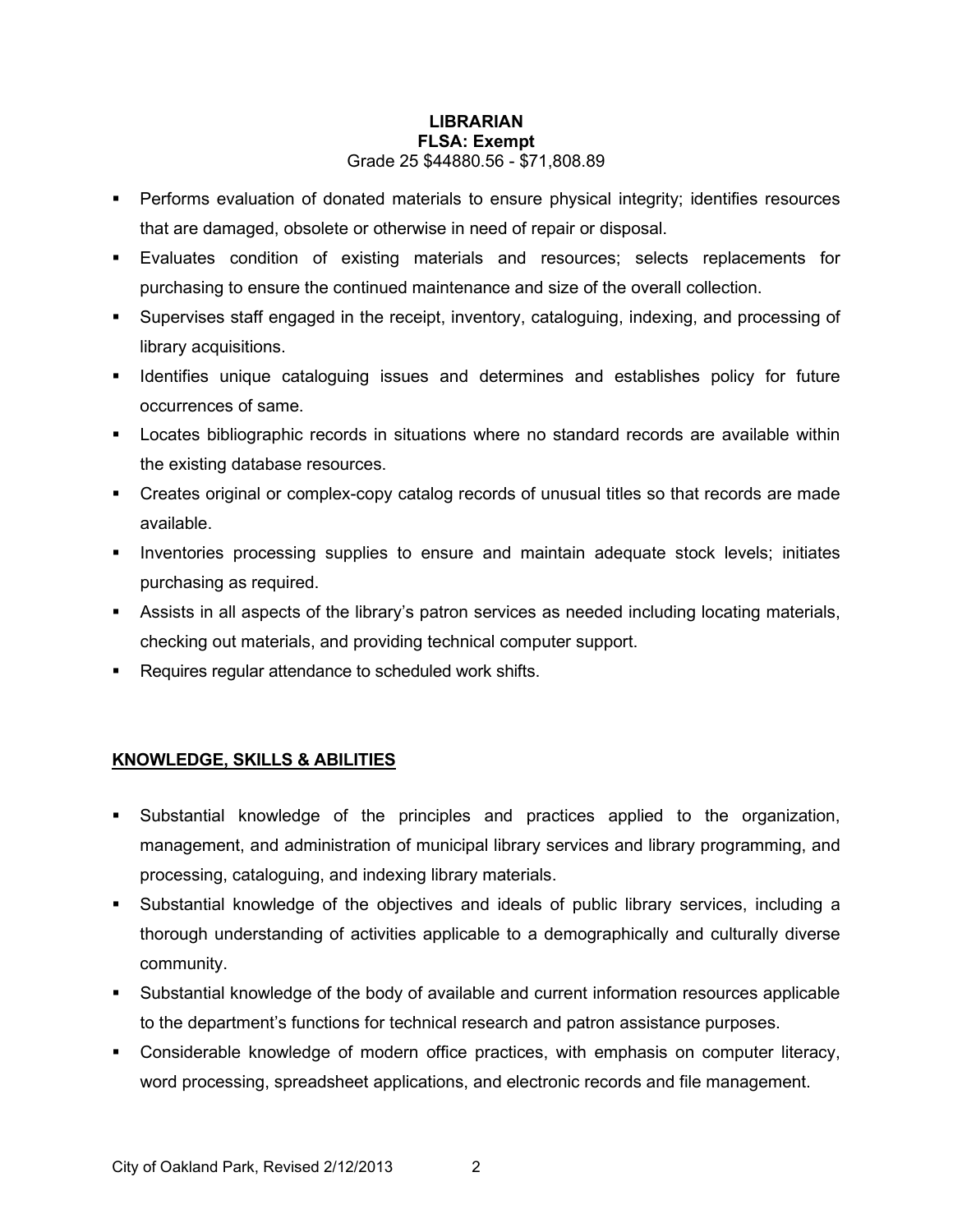- Ability to interpret rules, regulations, and policies for effective decision-making.
- Ability to establish and maintain effective working relationships with employees, division and department heads, public/private sector contacts, and City Administration.
- Ability to assign, train, supervise and review the work of others in a manner conducive to full performance and compliance with established policies, procedures and regulatory standards applicable to the work.
- Ability to communicate professionally and effectively verbally, in writing, and in presentations.
- A strong customer service orientation in work and communication with coworkers, management, elected officials and citizens.

# **MINIMUM ACCEPTABLE EDUCATION, TRAINING & EXPERIENCE**

Master's degree from an American Library Association (ALA) accredited institution in Library Science; or Bachelor's degree with five (5) years' experience in either 1) providing patrons with all forms of library services and library programming or 2) cataloguing and indexing for library collection and maintenance, may substitute for the desired Master's degree.

# **PHYSICAL REQUIREMENTS**

The City of Oakland Park is an Equal Opportunity Employer. In compliance with the Americans with Disabilities Act (42 U.S. C. 12101 et. seq.), the City of Oakland Park will provide reasonable accommodations to qualified individuals with disabilities and encourages both prospective and current employees to discuss potential accommodations with the employer. The physical demands described here are representative of those that must be met by an employee to successfully perform the essential functions of this job.

- **The ability to stand, sit, walk, talk and hear.**
- **Must be able to operate objects, tools or controls and reach with arms and hands.**
- **Walk up or down stairwells, ladders or steps.**
- The employee must frequently lift and/or move up to 35 pounds.